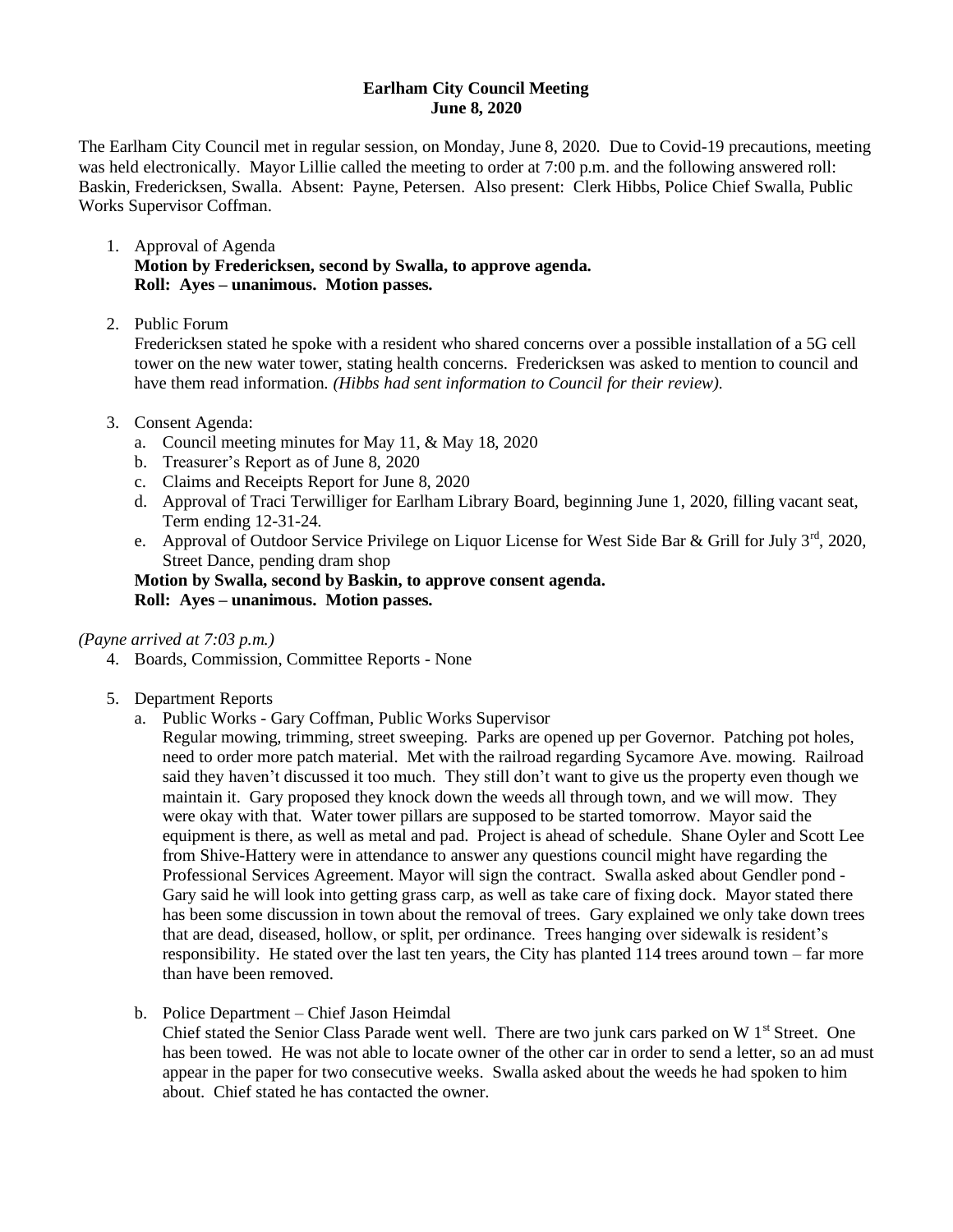# 6. OLD BUSINESS

a. Consider approval of Ordinance No. 422 Amending Code of Ordinances of Earlham, Iowa, by Amending Chapter 55 Animal Protection and Control, Chapter 56 Dog License Required, and Chapter 57 Dangerous and Vicious Animals

**Motion by Swalla, second by Baskin, to approve Ordinance No. 422, Amending Code of Ordinances of Earlham, Iowa, by Amending Chapter 55 Animal Protection and Control, Chapter 56 Dog License Required, and Chapter 57 Dangerous and Vicious Animals Roll: Ayes – Unanimous. Motion passes.**

b. Consider approval/re-approval of joint basketball & tennis court project

Mindy Harskamp stated the tennis court project has joined together with Luke Ramsey's Eagle Scout Project (renovating the basketball court). Luke said Mindy approached him regarding the merge because of the spacing for the two projects. Mindy said they have raised \$60,000 for the project. The City committed to \$10,000 for the tennis courts. Luke asked for \$7,000 to help finish the project. Mayor Lillie said Luke approached him with this request prior to this meeting, and at first the Mayor wasn't in favor of this additional request. However, after looking at the current budget, he saw available funds which were not going to be spent (park, rec park, pool) due to Covid-19 closings. Consensus of council that this was a worthwhile project and something many citizens, young and old, would use.

**Motion by Payne, second by Swalla, to approval/re-approval joint basketball tennis court project Roll: Ayes - unanimous. Motion passes.**

## 7. NEW BUSINESS

- a. Consider approval of Resolution No. 20-28, a Resolution Authorizing Transfers of Funds for FY20 **Motion by Swalla, second by Fredicksen, to approve Resolution No. 20-28, a Resolution Authorizing Transfers of Funds for FY20 Roll: Ayes – unanimous. Motion passes.**
- b. Consider approval of Resolution No. 20-29, A Resolution Setting Wages For Full-Time And Part-Time Employees, Fire Chief And Rescue Captain, Of The City Of Earlham, Iowa, Effective July 1, 2020 **Motion by Fredericksen, second by Payne, to approve Resolution No. 20-29, a Resolution Setting Wages For Full-Time And Part-Time Employees, Fire Chief And Rescue Captain, Of The City Of Earlham, Iowa, Effective July 1, 2020 Roll: Ayes - unanimous Motion passes.**
- c. Consider approval of Freedom Fest Parade route and street dance. Chief explained the parade route will be the same as the Senior Parade. Mayor said it was his understanding that the dance, parade, and fireworks would go on, but there will no activities in the park. The Freedom Fest committee is considering having more activities at a later date. Payne asked if the parade might be bogged up in the Williamsen Addition. Swalla said it worked fine for the Senior parade, as well as for social distancing. **Motion by Swalla, second by Baskin, to approve Freedom Fest Parade route and street dance,**

**with possible route adjustment if needed. Roll: Ayes – unanimous. Motion passes.**

- d. Discussion on future of water reserve fund capital improvements Hibbs explained the water reserve fund was started in anticipation of Water Tower Project. Now that funding is complete, she consulted with financial consultant Travis Squires from Piper Sanders as to what to do with the Fund. He said we could roll it back into water fund, or continue contributing to it and use it for possible project in the future, or use it to pay off the water tower note early. Council consensus was to do the latter.
- e. Set date and time for Public Hearing on FY20 Budget Amendment #2 **Motion by Swalla, second by Baskin, to set date and time for Public Hearing on FY20 Budget Amendment #2 for June 29, 2020, 6:00 p.m. Roll: Ayes – unanimous. Motion passes.**